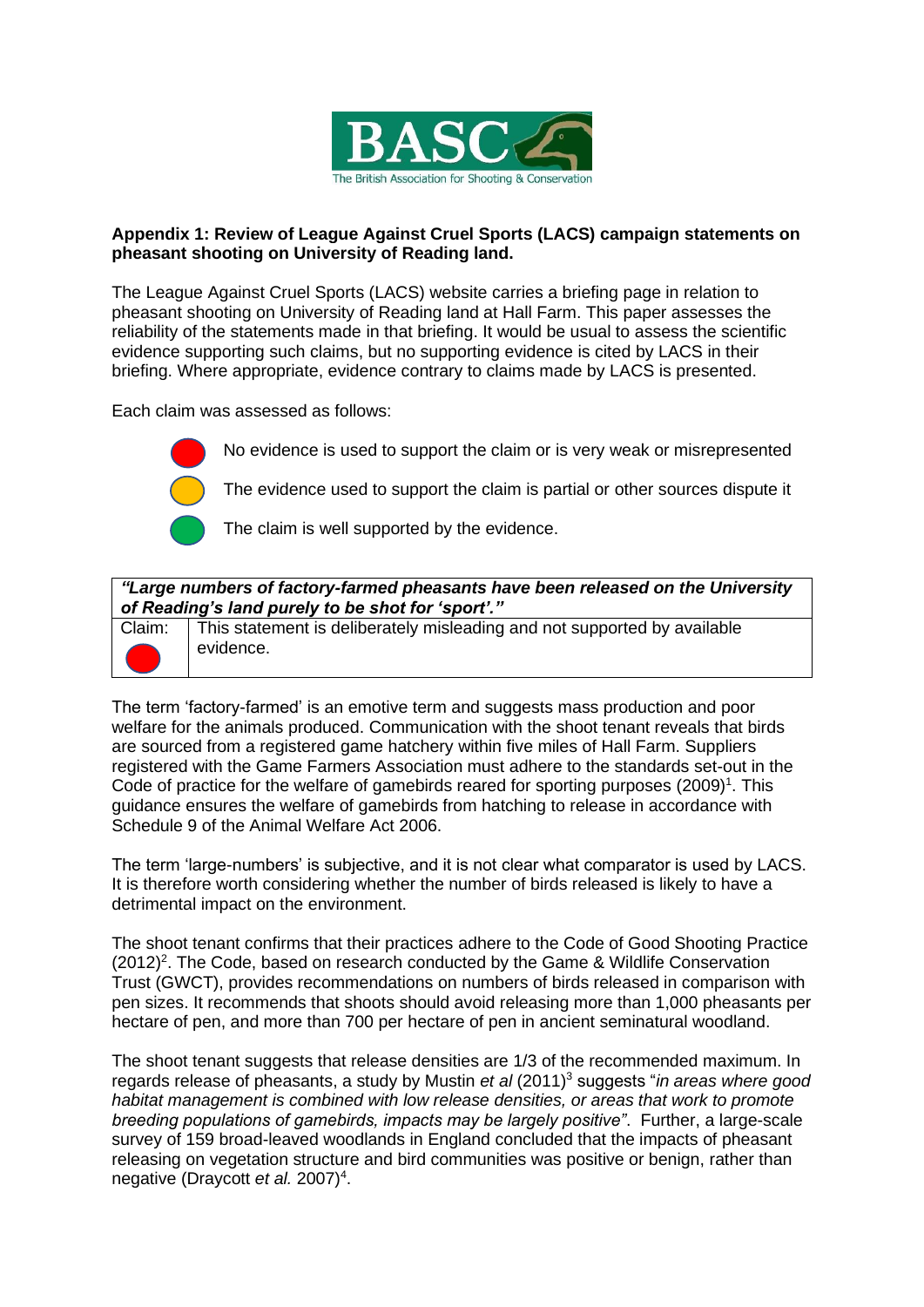The final part of the statement to examine is LACS assertion that birds are shot '*purely for sport*'. This statement is deliberately misleading and without evidence base. The statement fails to consider the wide range of motivations for individuals to partake in game shooting, or the benefits which are delivered by the activity. The benefits delivered through game shooting are well documented in the The Value of Shooting: The economic, environmental and social benefits of shooting sports to the UK (PACEC 2014)<sup>5</sup>.

Personal motivation for game shooting includes the important contribution it makes to participants' physical, personal and social well-being. The Personal Value of Shooting<sup>6</sup> summarises results from a survey in 2015, which investigated the well-being benefits people receive from taking part in shooting, beating, picking up, and habitat management.

Finally, use of the phrase 'purely for sport' suggests that shot game has no food value. The shoot tenant confirm that all game shot is consumed, with it being shared amongst the team of guns, beaters, pickers-up and others involved in the shoot operations. Wider evidence suggest a strong growth in the sale and consumption of game meat (Poultry and Game Meat - UK - October 2015<sup>7</sup>).

| "Students and alumni will be shocked to hear this is happening at their university     |
|----------------------------------------------------------------------------------------|
| and no doubt consternation will grow if the university doesn't act quickly to end it." |



This statement is conjecture, unsupported by evidence. It is deliberately misleading and projects opinions onto others which they may not share.

## *"With more than 69 percent of the public opposing shooting birds for 'sport' there is clear support for the University of Reading to commit to ending shooting at Hall Farm."*

Claim: A YouGov survey commissioned by LACS and Animal Aid supports this statistic. However, the question considers only 'sport' as a reason for shooting birds. The failure to consider the wider benefits delivered through game shooting render the survey highly questionable in its objectivity.

A recent independent survey commissioned by BASC found that 69% of non-shooting respondents were supportive of live quarry shooting when considered alongside the conservation, economic and wellbeing benefits it delivers.

*"Leasing land for game bird shooting has become increasingly controversial because of the routine damage caused to wildlife and the environment."*



Claim:  $\vert$  This statement is misleading and not supported by evidence, and ignores evidence to the contrary.

BASC and other organisations promote and recommend best practice stocking and release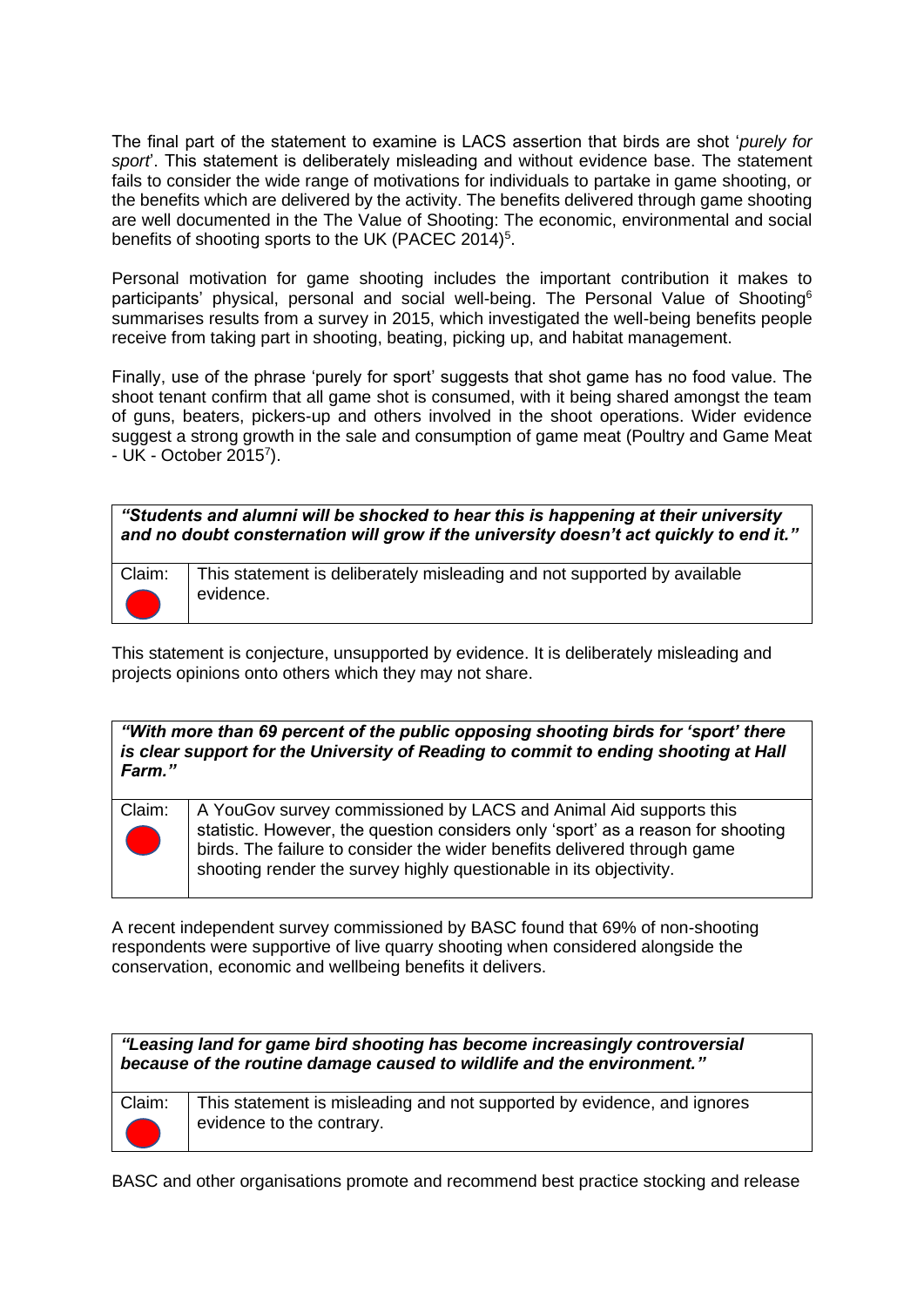guidelines in the Code of Good Shooting Practice. These stocking guidelines are based on the Game and Wildlife Conservation Trust's Guidelines for Sustainable Gamebird Releasing (GWCT 2006)<sup>8</sup>, which were developed using evidence from research conducted by the GWCT.

The underlying objective of woodland creation or management for game is to provide a positive conservation balance (Woodland Trust & GWCT n.d.). Pheasants are primarily birds of woodland edges, and show a strong preference for shrubby cover (Robertson, Woodburn, & Hill, 1993<sup>9</sup>; Robertson et al. 1993<sup>10</sup>). Therefore, a significant amount of habitat management is focused on managing woodlands, woodland margins and hedgerows, to maximise the quantity and quality of these features, with 41% of UK shooting providers reporting that they create or maintain hedgerows and 37% creating or maintaining small woodland 'coverts' (PACEC, 2014). This can lead to shooting estates having up to ten times the woodland cover of non-shooting estates and for hedgerows to be better connected to woodlands (Oldfield et al. 2003)<sup>11</sup>.

Woodland management for shooting usually improves habitat for a broad range of wildlife, and game crops provide important cover and food for many farm and woodland birds in winter (GWCT 2003<sup>12</sup> & 2006, also see BASC white papers on environmental benefits of lowland game shooting in the UK, and the role of shooting in landscape scale land management<sup>13</sup>).

Land managed for shooting is more likely to use traditional, labour-intensive, woodland management techniques, such as coppicing, which are beneficial to birds and other wildlife (Fuller & Green 1998<sup>14</sup>; Fuller, Stuttard, & Ray 1989<sup>15</sup>) and encourage the growth of understorey vegetation (Draycott et al. 2007). Abundance of breeding birds increases in the presence of game management, which is important in increasing populations of nationally declining passerines (Stoate & Szczur 2001<sup>16</sup>).

It is likely that releasing very large numbers of pheasants into a pen for a long duration can result in changes to ground flora, yet this can be controlled for by ensuring stocking densities are not too high (GWCT 2003). A large-scale survey of 159 broad-leaved woodlands in England concluded that the impacts of pheasant releasing on vegetation structure and bird communities was positive or benign, rather than negative (Draycott et al. 2007).

*"Pheasants and partridges, which are born on factory farms before being released, are often only wounded when shot out of the sky by gunmen rather than being killed instantly. Many of the birds hit the ground suffering from painful injuries, only to then have their necks broken or be clubbed over the head with a beater's stick."*

| Claim: This statement is misleading and not supported by evidence. |
|--------------------------------------------------------------------|
|                                                                    |
|                                                                    |
|                                                                    |
|                                                                    |
|                                                                    |

Respect for Quarry; a code of practice (BASC 2010<sup>17</sup>) provides guidance to shooters to minimise the likelihood of wounding loss, from appropriate gun and cartridge combinations, range judging, use of trained dogs for the retrieval of birds, and ensuring birds are appropriately handled to ensure fitness for human consumption.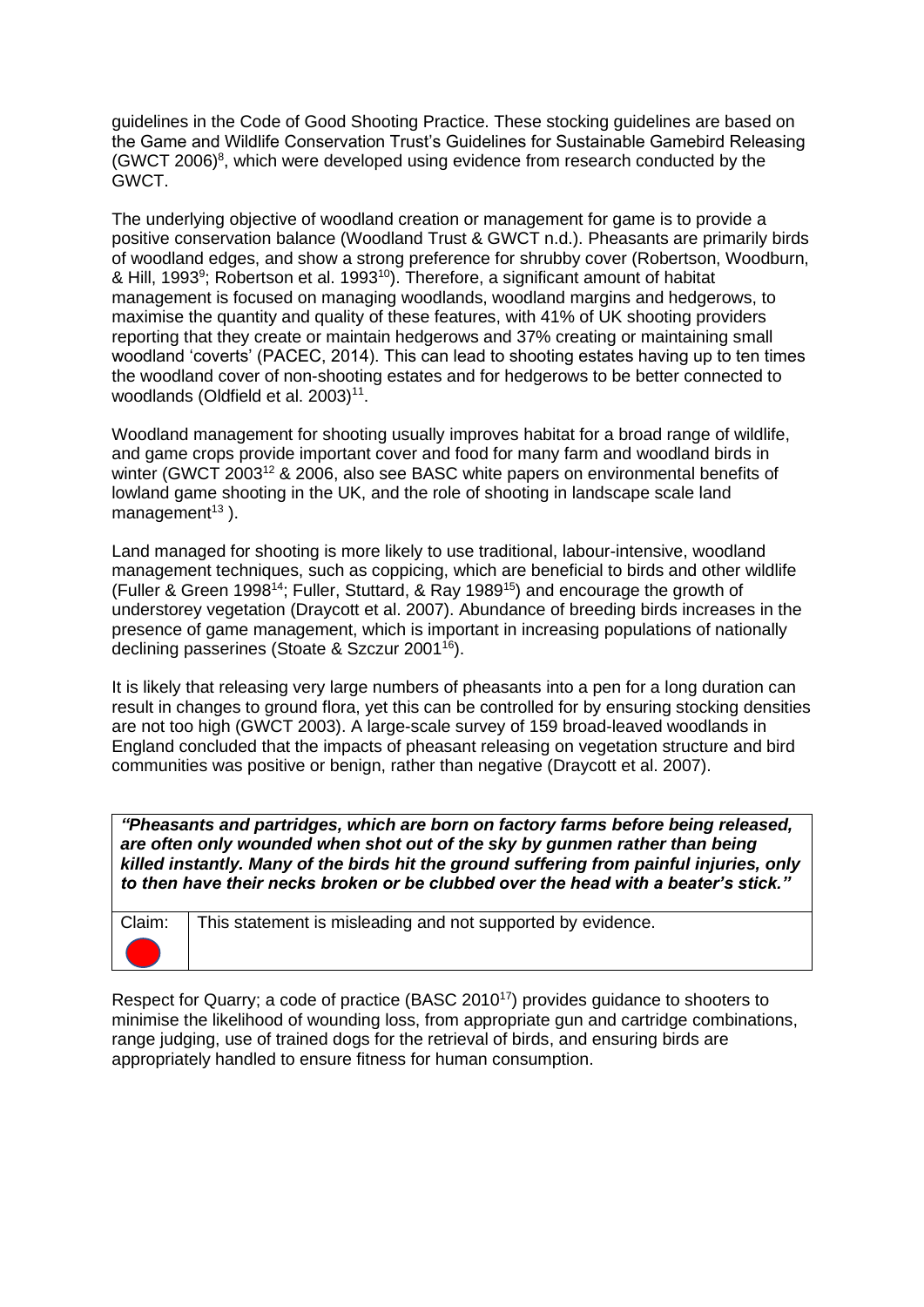*"Native predators, including [foxes,](https://www.league.org.uk/foxes) stoats, weasels and corvids, are also trapped and shot by gamekeepers to ensure a plentiful supply of game birds for shooting parties."*



Claim: This statement is misleading and not supported by evidence. This statement is heavily biased, and ignores the benefits of predator control.

Evidence suggests that the positive effects of predator control on breeding success affect other, non-game, species. Ground nesting birds might be expected to benefit from the control of mammalian and avian predators and several studies have shown the control of predators, particularly foxes and crows, to have positive impacts on breeding success, densities and diversity of waders in the UK.

When combined with habitat management, predator control has been found to locally reverse the declines seen in farmland bird species such as song thrush, whitethroat, dunnock and blackbird (Stoate & Szczur 2001).

The shoot tenant confirms that control of foxes by shooting occurs on the shoot. This is done to minimise predation of game birds, ground nesting farmland birds and minimise impacts on the farms sheep farming enterprise. Control of avian and mammalian predators is widely recognised as a conservation tool, endorsed by Songbird Survival Trust and conducted by RSPB on a number of their reserves.

The shoot tenant confirm that they do not undertake trapping or snaring on site. This is not because of welfare concerns of these legal / legitimate control measures but because of the labour required to set and regularly check traps and snares.

*"These practices upset the delicate ecology of the countryside and result in an overall decrease in biodiversity, when wildlife is driven out or forced to compete for food and habitat with large numbers of non-native game birds."*



Claim: This statement is not supported by evidence, and ignores contrary evidence that shows a net-benefit to biodiversity from game shooting and associated management practices.

Woodland management for shooting usually improves habitat for a broad range of wildlife, and game crops provide important cover and food for many farm and woodland birds in winter (GWCT 2003 & 2006, also see BASC white papers on environmental benefits of lowland game shooting in the UK, and the role of shooting in landscape scale land management).

Land managed for shooting is more likely to use traditional, labour-intensive, woodland management techniques, such as coppicing, which are beneficial to birds and other wildlife (Fuller & Green 1998; Fuller, Stuttard, & Ray 1989) and encourage the growth of understorey vegetation (Draycott et al. 2007). Abundance of breeding birds increases in the presence of game management, which is important in increasing populations of nationally declining passerines (Stoate & Szczur 2001).

It is likely that releasing very large numbers of pheasants into a pen for a long duration can result in changes to ground flora, yet this can be controlled for by ensuring stocking densities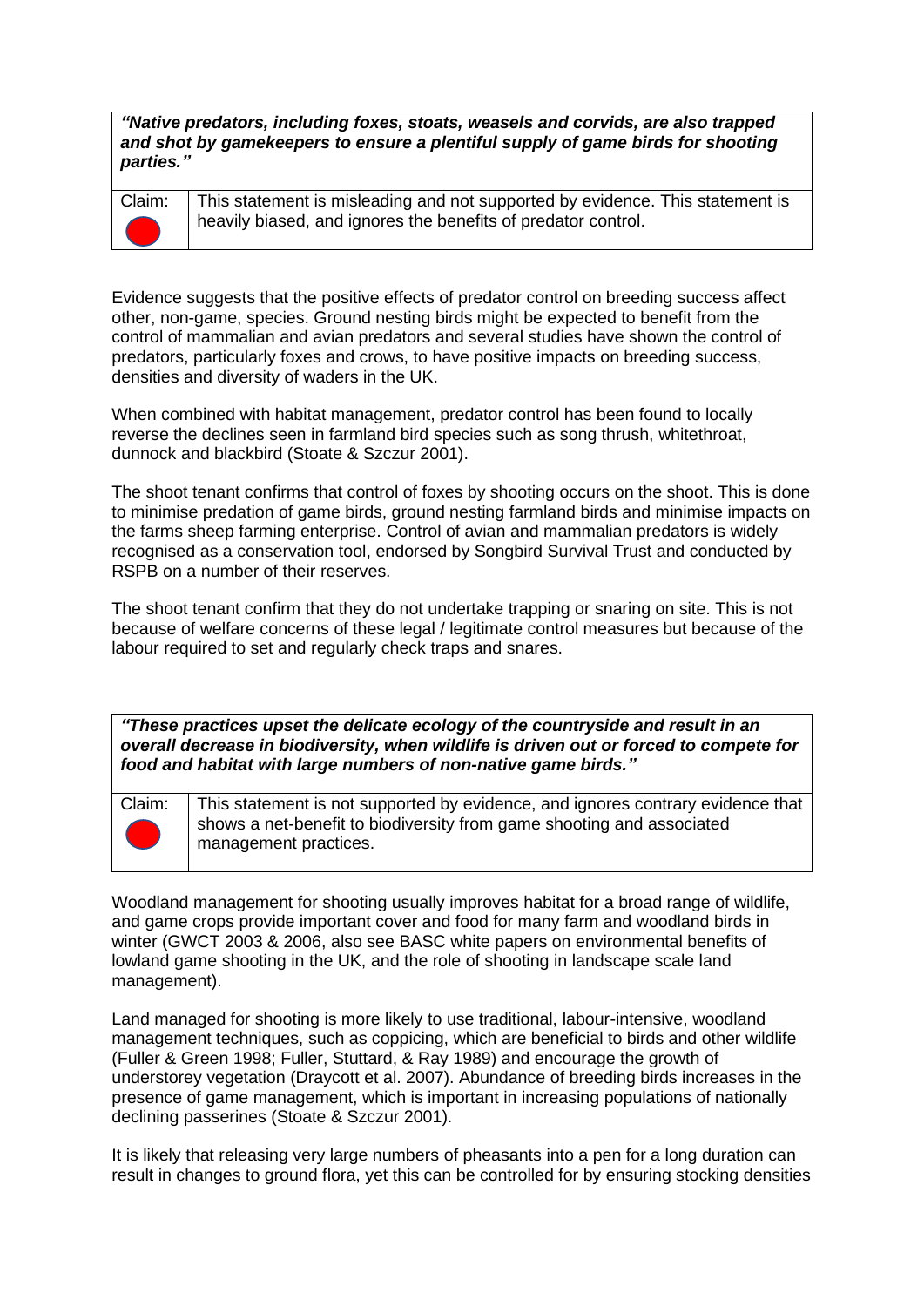are not too high (GWCT 2003). A large-scale survey of 159 broad-leaved woodlands in England concluded that the impacts of pheasant releasing on vegetation structure and bird communities was positive or benign, rather than negative (Draycott et al. 2007).

Food hoppers and feeding rides are used by shoots to encourage pheasants and partridges to use specific areas. Typically, only around a quarter of this food is eaten by gamebirds (Sánchez-García, Buner, & Aebischer, 2015<sup>18</sup>) with songbirds consuming a significant proportion. This can increase overwinter survival for some species (Siriwardena, Calbrade, & Vickery, 2008<sup>19</sup>), and is likely to improve breeding success (Stoate & Szczur, 2001). This could be especially important for species such as yellowhammer, linnet and corn bunting which are known to use hoppers (Brickle, 1997<sup>20</sup>).

## **References**

<sup>1</sup> DEFRA. (2009). Code of practice for the welfare of gamebirds reared for sporting purposes.

[https://assets.publishing.service.gov.uk/government/uploads/system/uploads/attachment\\_da](https://assets.publishing.service.gov.uk/government/uploads/system/uploads/attachment_data/file/69379/pb13356-game-birds-100720.pdf) [ta/file/69379/pb13356-game-birds-100720.pdf](https://assets.publishing.service.gov.uk/government/uploads/system/uploads/attachment_data/file/69379/pb13356-game-birds-100720.pdf)

<sup>2</sup> The Code of Good Shooting Practice,<http://www.codeofgoodshootingpractice.org.uk/>

<sup>3</sup> Mustin *et al.* (2011). Biodiversity impacts of game bird hunting and associated management practices in Europe and North America. Pp, 25. [Online]

<sup>4</sup> Draycott, R. A. H., Hoodless, A. N. & Sage, R. B. (2007). Effects of pheasant management on vegetation and birds in lowland woodlands. *Journal of Applied Ecology,* 41(1), 334-341.

<sup>5</sup> Public and Corporate Economic Consultants (2014) The Value of Shooting: The economic, environmental and social benefits of shooting sports to the UK. <http://www.shootingfacts.co.uk/>

<sup>6</sup> The Personal Value of Shooting

[https://basc.org.uk/wpcontent/uploads/downloads/2016/10/The-personal-value-of-shooting-](https://basc.org.uk/wpcontent/uploads/downloads/2016/10/The-personal-value-of-shooting-LOW-RES.pdf)[LOW-RES.pdf](https://basc.org.uk/wpcontent/uploads/downloads/2016/10/The-personal-value-of-shooting-LOW-RES.pdf)

<sup>7</sup> Poultry and Game Meat - UK - October 2015 [http://store.mintel.com/poultry-and](http://store.mintel.com/poultry-and-gamemeat-uk-october-2015)[gamemeat-uk-october-2015](http://store.mintel.com/poultry-and-gamemeat-uk-october-2015)

<sup>8</sup> Game and Wildlife Conservation Trust (2006). *Guidelines for sustainable gamebird releasing,* available at: [https://www.gwct.org.uk/media/208606/Sustainable-gamebird](https://www.gwct.org.uk/media/208606/Sustainable-gamebird-releasing.pdf)[releasing.pdf](https://www.gwct.org.uk/media/208606/Sustainable-gamebird-releasing.pdf)

<sup>9</sup> Robertson, P. A., Woodburn, M. I. A., & Hill, D. A. (1993). Factors affecting winter pheasant density in British woodlands. *Journal of Applied Ecology,* 30, 459-464.

<sup>10</sup> Robertson, P. A., Woodburn, M. I. A., Neutel, W., & Bealey, C. E. (1993). Effects of land use on breeding pheasant density. *Journal of Applied Ecology,* 30, 465-477.

<sup>11</sup> Oldfield, T. E. E., Smith, R. J., Harrop, S. R., & Leader-Williams, N. (2003). Field sports and conservation in the United Kingdom. Nature, 423(6939), 531–3. <http://doi.org/10.1038/nature01678>

<sup>12</sup> Game and Wildlife Conservation Trust (2003). *Woodland conservation and pheasants,*  available at: https//www.gwct.org.uk/media/208626/woodland-conservation-andpheasants.pdf